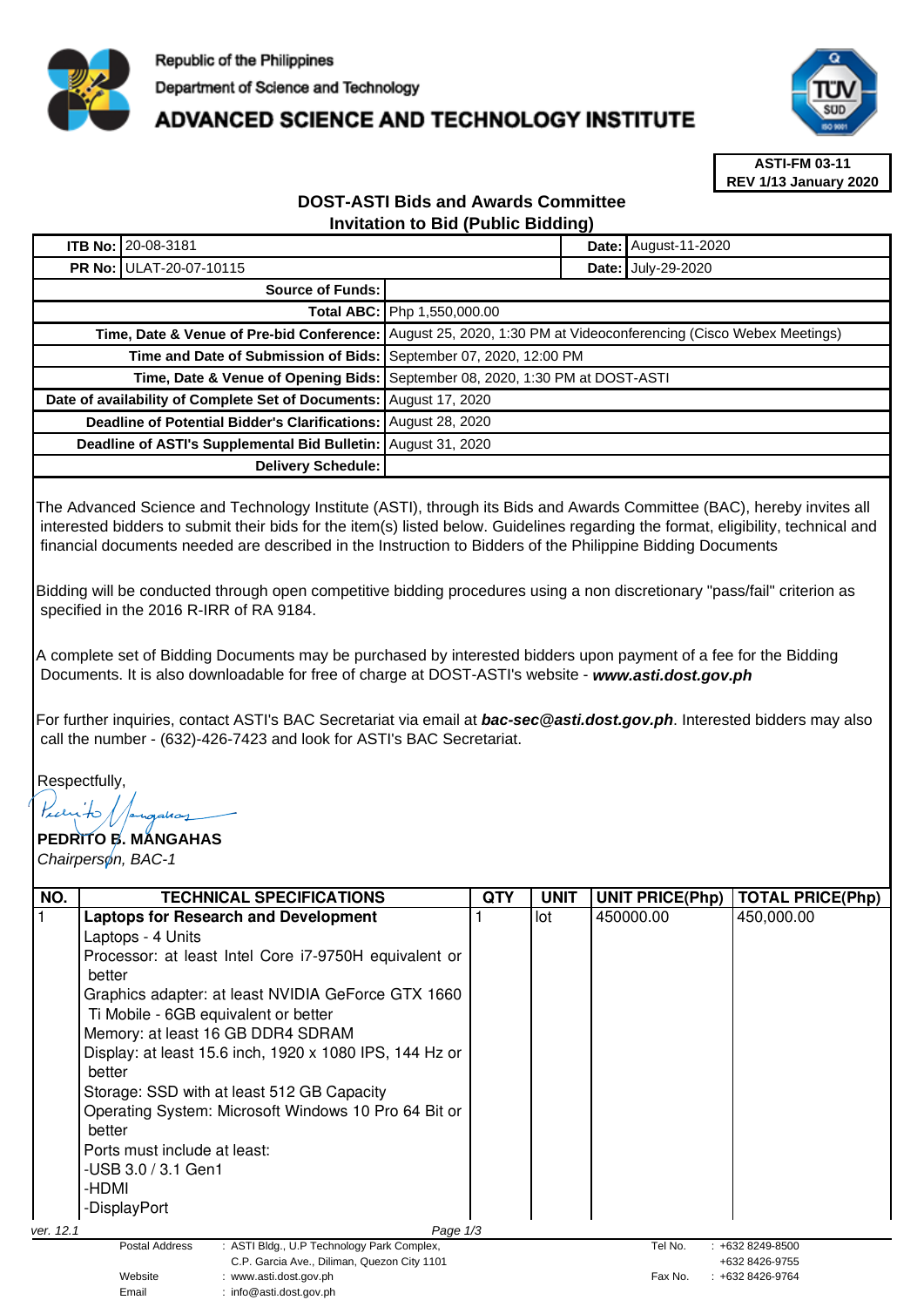| -Kensington Lock<br>-3.5 mm audio jack<br>Network Connectivity must include at least:<br>-LAN<br>-WiFi<br>-Bluetooth<br>Soundcard: must include at least Audio, Voice and<br>Speech<br>Audio: must include stereo speakers<br>Microphone: must include microphone<br>Camera: must include webcam<br>Keyboard: chiclet keyboard with backlit or better<br>Color: preferably black<br>Must include: Laptop carrying case/pouch, Laptop<br>charger, screen privacy filter and other factory<br>standard peripherals<br>Warranty: At least 1 Year Warranty<br>Notes:<br>-Prices inclusive of government fees, taxes and<br>duties<br>-Delivery: 45 calendar days upon receipt of NTP<br>-No down payment option, payment to be<br>processed upon complete delivery                                                                                                                                                                                                                                                                                                                                                                                                                                                                                                                   |                |     |           |              |
|----------------------------------------------------------------------------------------------------------------------------------------------------------------------------------------------------------------------------------------------------------------------------------------------------------------------------------------------------------------------------------------------------------------------------------------------------------------------------------------------------------------------------------------------------------------------------------------------------------------------------------------------------------------------------------------------------------------------------------------------------------------------------------------------------------------------------------------------------------------------------------------------------------------------------------------------------------------------------------------------------------------------------------------------------------------------------------------------------------------------------------------------------------------------------------------------------------------------------------------------------------------------------------|----------------|-----|-----------|--------------|
| 2<br><b>Lightning Warning Sensor Kit</b><br>Specifications:<br>Lightning Detection: Cloud-to-cloud, cloud-to-ground,<br>and intra-cloud lightning discharges<br>Lightning Detection Range: 35km (22 miles)<br>Range resolution: 1km<br>Detection Efficiency: 95% for a single lightning flashes<br>for flashes w/n 35km<br>99% for a storm with 2 lightning<br>flashes for flashes w/n 35km<br>99.9% for a storm with 3<br>lightning flashes for flashes w/n 35km<br>False alarm rate: <2%<br>Maximum flash rate: 120 per minute<br>Maximum updare rate: 2 seconds<br>Outputs<br>Control Box: Wired serial connection (RS422)<br>Wide Area Sounder: Wired Serial connection (RS485)<br>3 Relays with volt free contacts.<br>(Alert state, Warning state, Self-test)<br>All relays 16Vac, 35 VDC<br>Relays: 5A<br>Connection method: Screw terminal<br><b>Power Requirements:</b><br>Supply Voltage: 9 to 30 VDC<br>Power Consumption: Less than 5W<br>The following should be included in the kit:<br>1) Direction Finder with the following specifications:<br>-Resolution: 1°<br>-Power: Supplied by the BTD-200<br>-Operating Temperature: -20°C to 50°C<br>-Protection rating: IP66<br>-Max distance from pole: 537mm, 21.1"<br>-Includes: Mounting Arm, Cables, and Manuals | $\overline{c}$ | kit | 550000.00 | 1,100,000.00 |